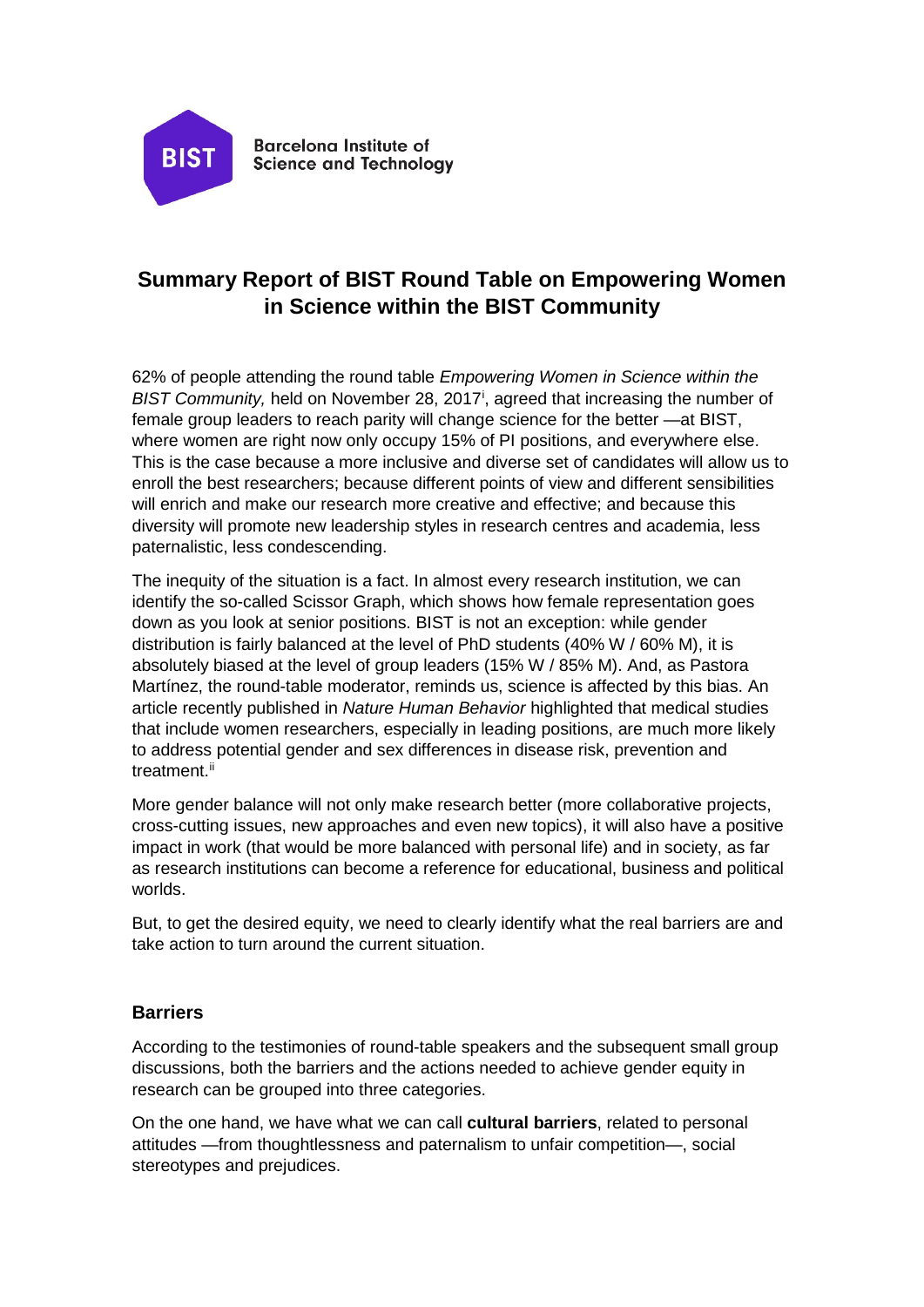On the other hand, we should consider **political obstacles**, often erected by inaction: lack of policies that allow a better work-life balance, as for example in parental leave; lack of regulation that guarantees gender parity in academic decision-making bodies; absence of fair procedures that prevent gender bias in selection processes; or the need to target and put an end to unfair practices, such as salary differences. In that framework, '*policies'* also means **internal procedures** that must promote gender balance in every research institution.

The third category is **women´s self-empowerment**. As Mónica Pérez-Temprano, group leader from ICIQ, underlined in her speech, *"Women tend to think that we are not good enough."* In a way, this is a consequence of the male-dominated culture that prevails in today's society, but needs to be specifically targeted if measures are to be taken to transform the problem into an opportunity.

### **Patriarchal heritage**

In science, both men and women are required to be *supermen* and *superwomen*, Núria Montserrat, junior Group Leader from IBEC, warns us. However, women's efforts are constrained by patriarchal stereotypes, which consider them less prepared for leadership. According to Neus Prats, Core Facility Manager at IRB Barcelona, this prejudice hampers the selection of women researchers as group leaders. *"Even in the way positions are advertised there is a bias that makes some women consider they are not good enough to be hired for the job."* The small number of female members of the selection committees also does not help the gender balance in these decisions.

Women also receive less funding (only about 30% of total grants) and fewer publications because of gender bias and that puts them in a worse position to be hired.

The paternalistic culture questions the ability of women to make the necessary efforts to develop a full scientific career. Women researchers receive a lot of messages from their professional environment (above all from male group leaders) about the sacrifices they have to make if they want to succeed in their careers —sacrifices often related to postponing or even avoiding maternity. *"We are sending the wrong message to young researchers"*, Monica Pérez-Temprano warns.

In the session, the challenges that combining scientific career and maternity may entail were mentioned by some speakers and attendees. However, María García-Parajo, Group Leader and ICREA Professor at ICFO, was categorical: *"To have a family, have children and a successful career, be a group leader, is absolutely possible. Women have to be aware of that."*

García-Parajo also denounced the *paternalistic leadership style* that in her opinion is quite common in academia. This kind of leader *"makes collaborators dependent and slows down their career development."*

#### **Leadership and mentoring**

*"Everything that has to be done* [for gender equity] *has to begin with ourselves"*. That's the recommendation of Neus Domingo, Senior Researcher of ICN2, who thinks women are often excessively self-demanding. *"Scientists are vocational workers and that is a good starting point, but balancing work and personal life requires flexibility and*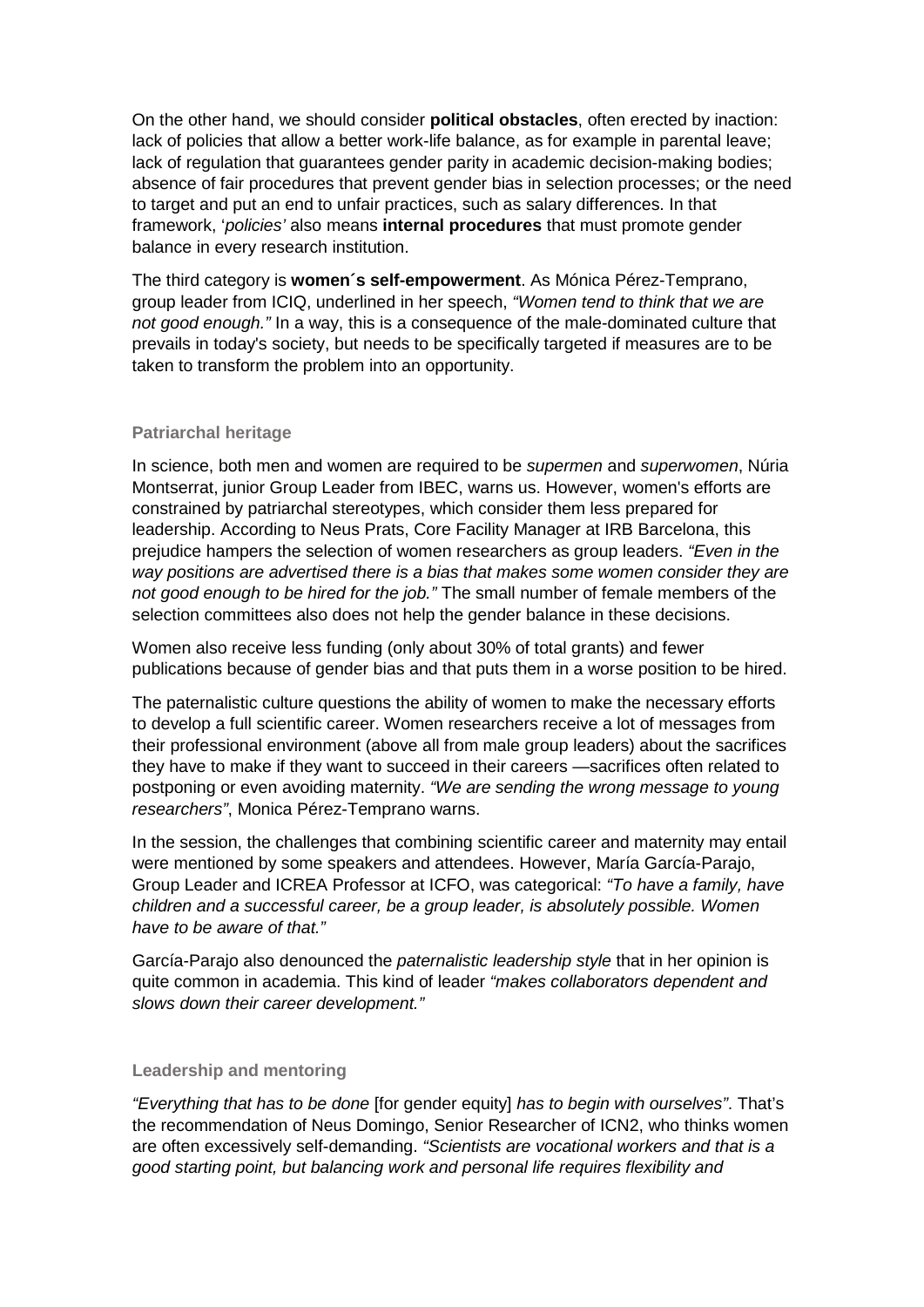*systematic time management. Choosing means renouncing, but it does not have to mean losing things, but prioritizing them.*"

Both Domingo and Núria Montserrat (IBEC) agreed that often women make the mistake of trying to take control of everything. They must learn to delegate, both at home and at work.

Neus Prats (IRB Barcelona) warned that *"good intentions and personal effort are not enough. Centres have to combat any form of discrimination and guarantee equal opportunities and treatment for men and women, promoting the increase of women scientists to senior and managing positions.*"

One of the deficiencies detected, and underlined by several speakers, is the lack of women group leaders that can act as mentors for young women researchers. *"I only had men as mentors. I was happy, they were great, but I would have appreciated having a woman's reference, someone to identify with"*, said Benedetta Bolognesi, Post-doctoral Researcher at CRG. For Pérez-Temprano (ICIQ) having a woman mentor during her postdoc *"changed the game completely"*.

Another crucial point is networking. According to Laia Cardiel, Engineering Services Coordinator at IFAE, *"if you want to pursue a career, you need to know people, you need to attend congresses and conferences, and if you have a family, you have to organize yourself, but you must be there"*. Sometimes women underestimate networking, but it is essential to have access to some jobs, when someone is looking for a very specific profile.

## **Actions to be done**

Speakers in the round-table and spokespeople from the discussion groups shared the opinion that **promoting female mentorship for women researchers** is one of the more important measures to be taken to achieve gender parity in leading positions. Mentors' experience will persuade young women researchers that they can be as good if not better than their male colleagues and encourage them to pursue their career and compete for group leader positions.

Another action that built consensus in the session was **to promote leadership training activities for junior PIs** in order to change the current mainstream paternalistic style.

On the side of breaking down *cultural barriers*, session attendees suggested measures such as:

- BIST and its centres to organize periodic talks on gender issues
- Facilitating researchers at all levels who can discuss topics related to gender equity at work on a regular basis
- Working actively to involve more men in debates about gender equity<sup>[iii](#page-3-2)</sup>
- More communication, to make conscious the unconscious bias

Most of the actions proposed belong to the field of *politics and regulation*. Above all, they imply changes in **internal procedures** in selection and hiring processes and suggest putting in place **new mechanisms** to support women in the tougher moments of their careers. The actions proposed were the following: